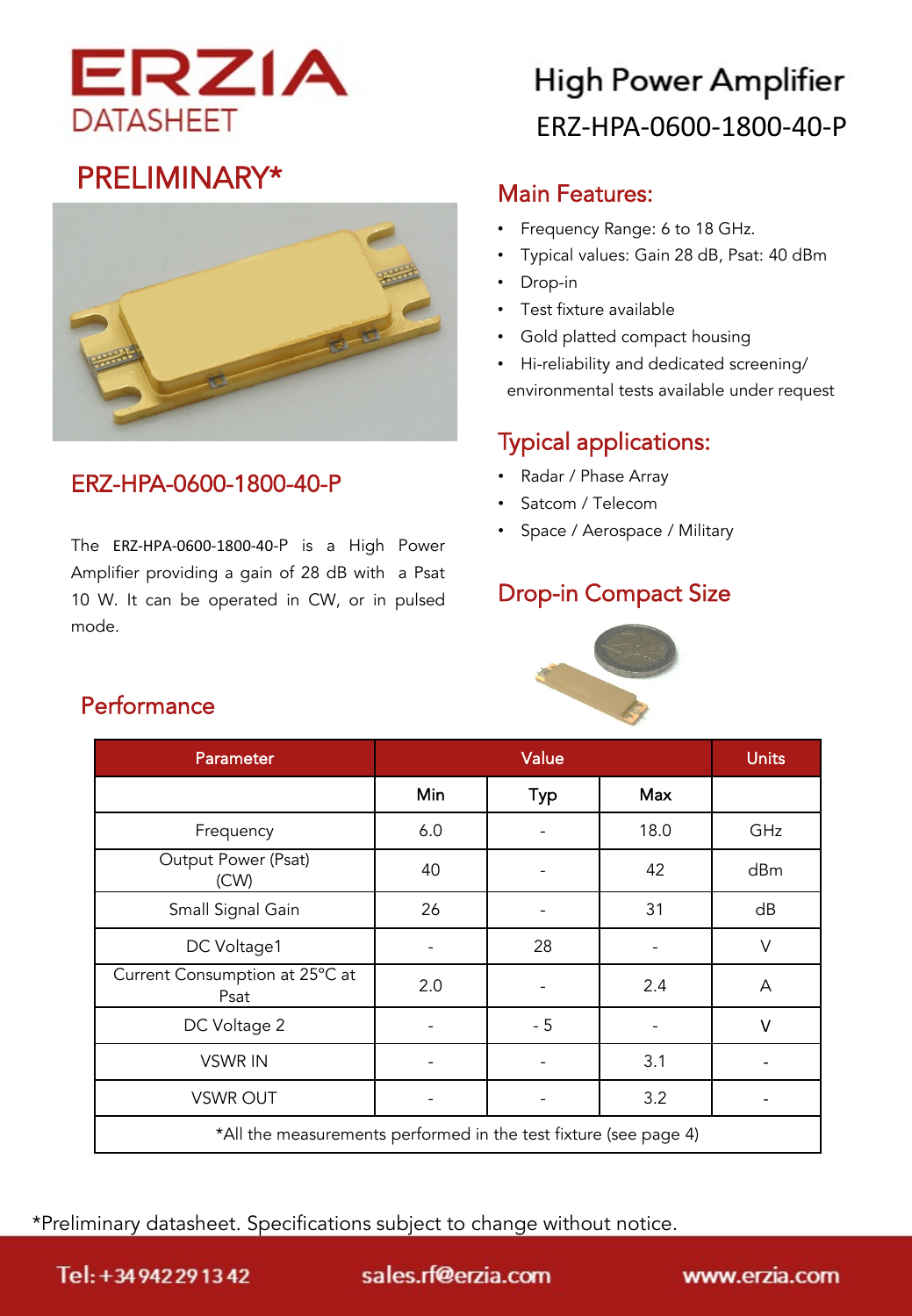

### PRELIMINARY\*

### Output Saturated Power and PAE at Pin=26dBm



### Drain Current at Pin=26dBm



\*Preliminary datasheet. Specifications subject to change without notice.

Tel: +34942291342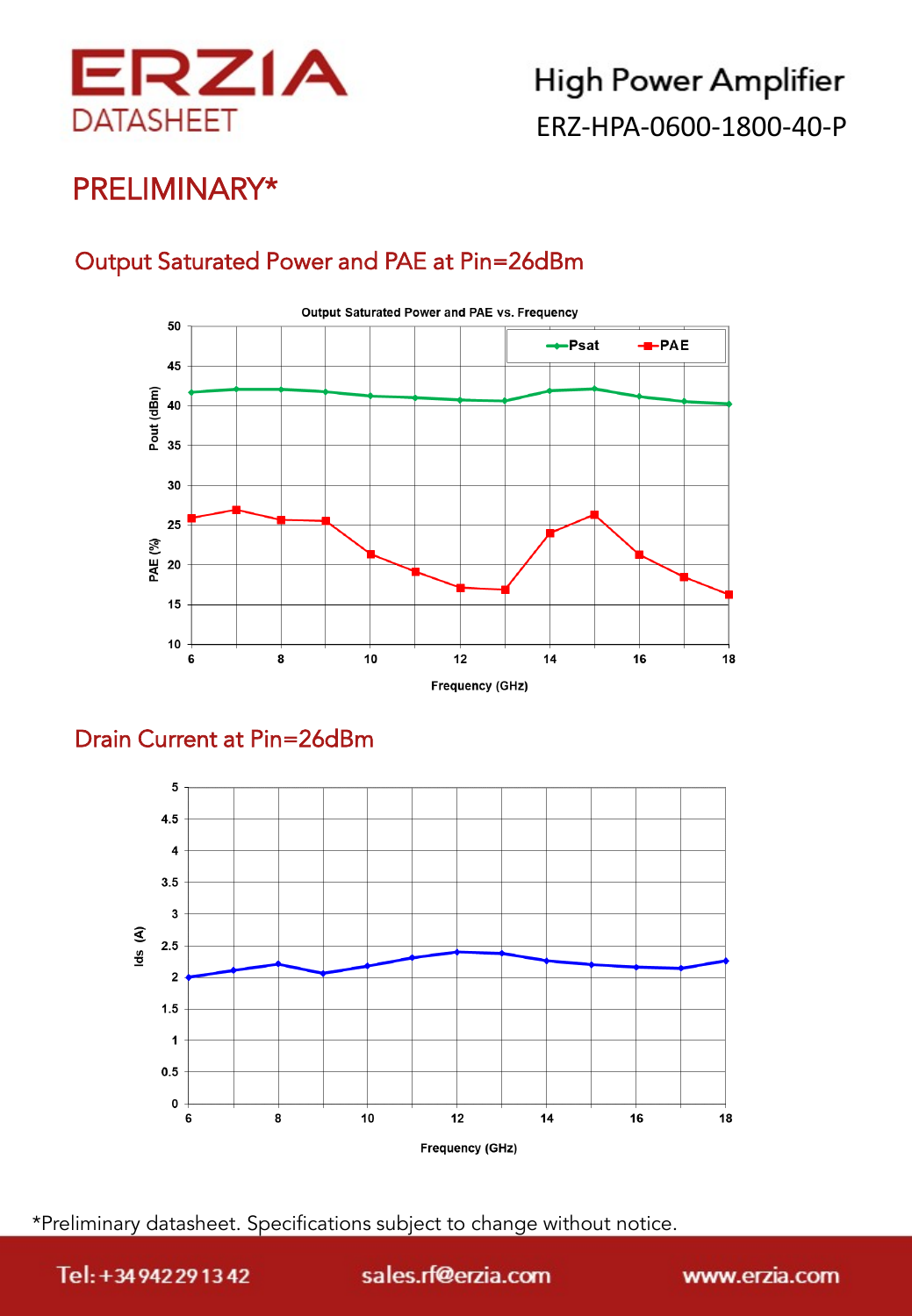

## PRELIMINARY\*

### Small Signal Gain





### Input VSWR **Output VSWR**



\*Preliminary datasheet. Specifications subject to change without notice.

Tel: +34942291342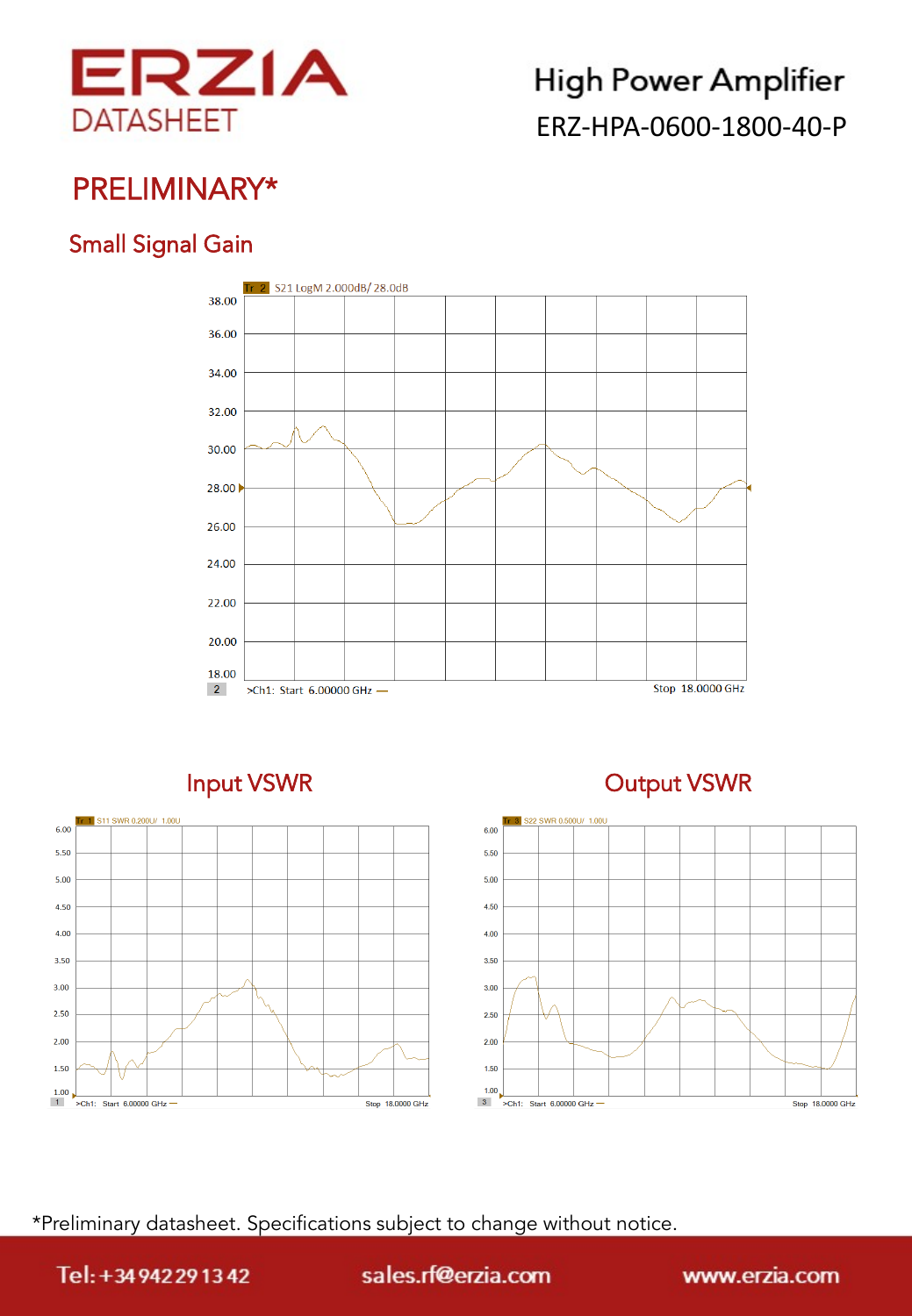

## PRELIMINARY\*

### Measurements Conditions

All the measurements provided in this report were performed in the test fixture presented:



All the measurements provided in this report were performed at +25ºC at the baseplate.

### Absolute Maximum Ratings

| Condition                       | Value                               |
|---------------------------------|-------------------------------------|
| DC Voltage 1                    | $+28$ VDC                           |
| Maximum Input Power (CW)        | 29 dBm                              |
| Operation temperature (at case) | -40°C to 70°C                       |
| Storage temperature             | $-55^{\circ}$ C to 125 $^{\circ}$ C |

- Stress above these ratings may cause permanent damage to the device.
- It is final user responsibility to maintain the amplifier within the specified ranges.

\*Preliminary datasheet. Specifications subject to change without notice.

Tel: +34942291342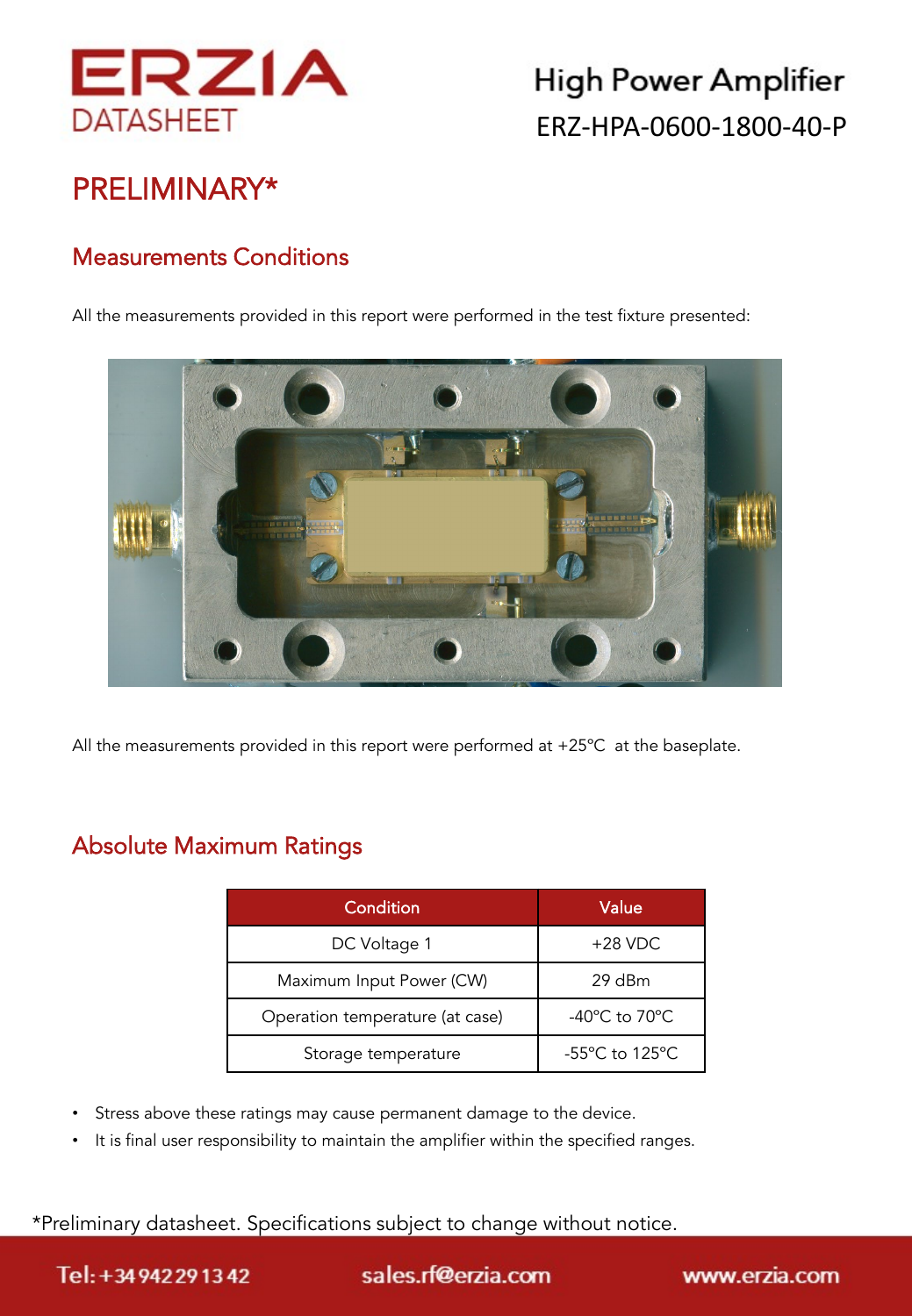

## PRELIMINARY\*

### Mechanics and Housing

• P1 Package Outline (dimensions are in mm)



| Pin        | <b>Description</b>    |
|------------|-----------------------|
|            | RF In                 |
| 3          | Drain Voltage (+28 V) |
| 5          | <b>RF Out</b>         |
|            | Gate Voltage (-5 V)   |
| 2, 4, 6, 8 | N/C                   |

\*Preliminary datasheet. Specifications subject to change without notice.

Tel: +34942291342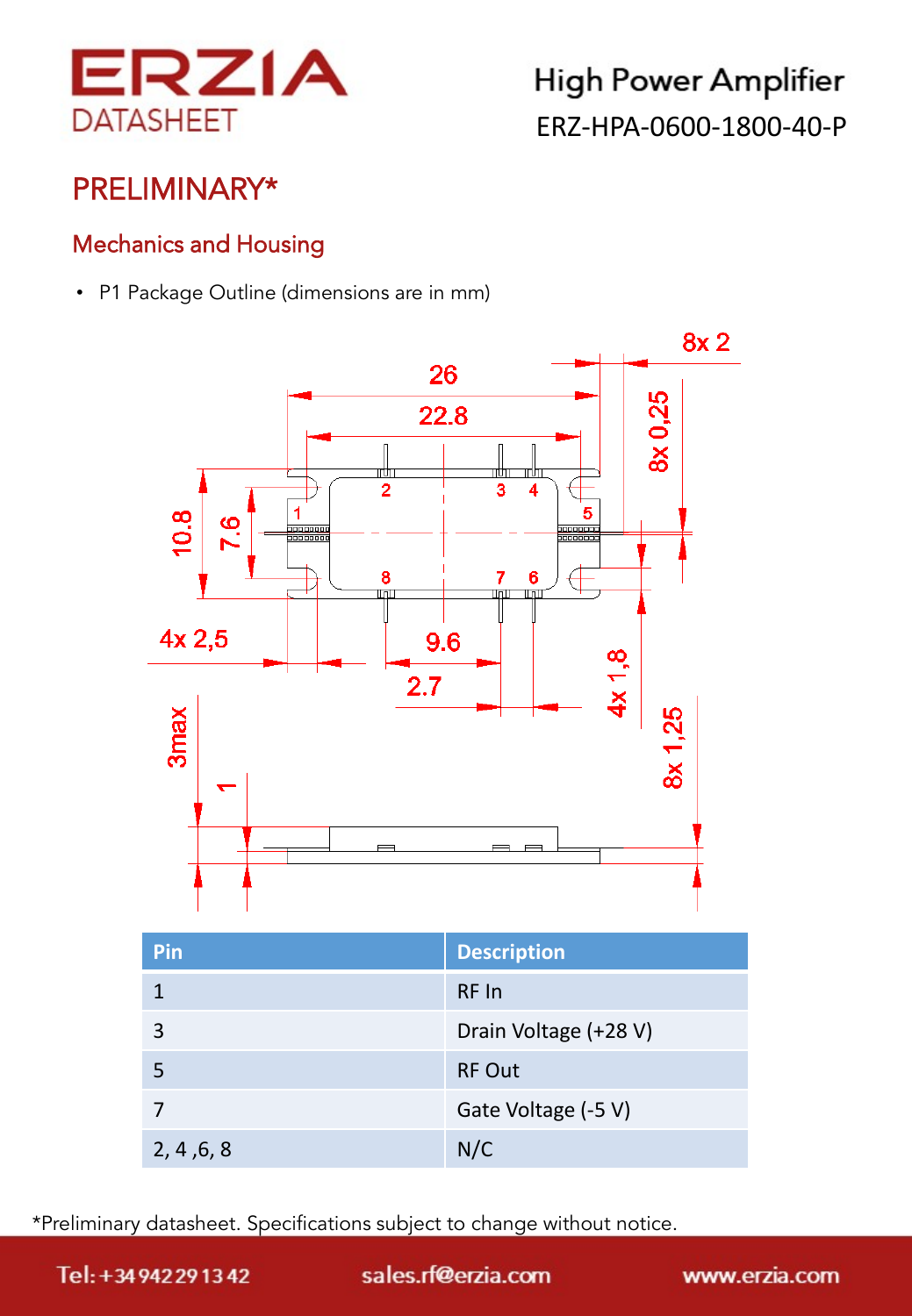

## PRELIMINARY\*

### Mechanics and Housing

• P2 Package Outline (dimensions are in mm)



| Pin         | <b>Description</b>                                       |
|-------------|----------------------------------------------------------|
| 3           | RF In                                                    |
|             | <b>RF Out</b>                                            |
| 2, 4        | Gate Voltage (-5 V). *It's enough to feed only one pin   |
| 7, 9        | Drain Voltage (+28 V). *It's enough to feed only one pin |
| 1, 5, 6, 10 | N/C                                                      |

\*Preliminary datasheet. Specifications subject to change without notice.

Tel: +34942291342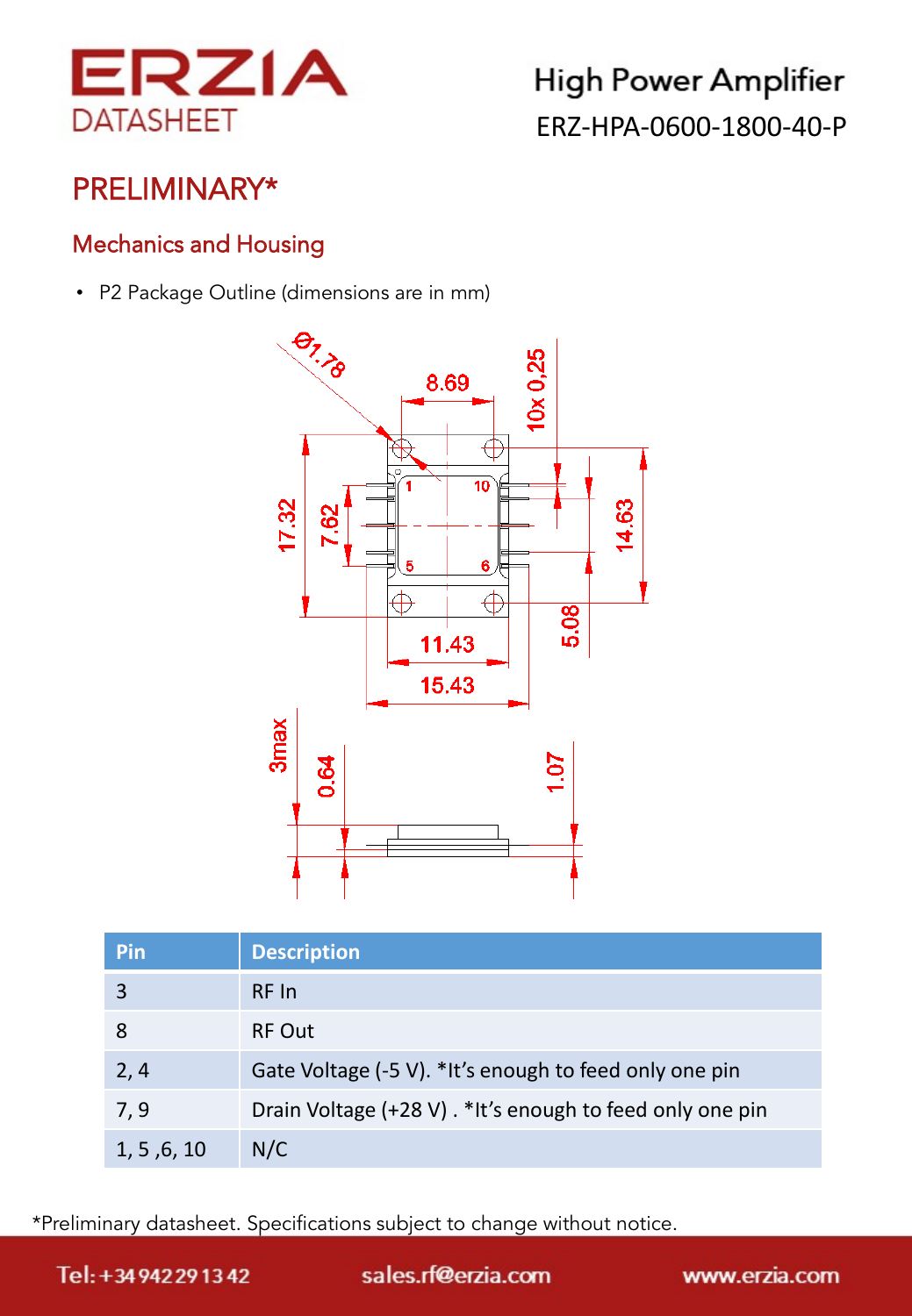

#### Documentation and Test Reports

All modules are at least delivered with: Electrical Test Report, Certificate of Conformance, Certificate of Acceptance and Origin. Optionally, units can be environmentally tested (temperature, vibration…).

### Option (HS): Heat Sink

A heat sink (HS) can be provided to allow the operation of Power Amplifiers. Please note that most power amplifiers need heat sink or appropriate heat dissipation strategy.

### Space / Military Usage

Most of ERZIA´s products are based on rad-hard technologies and can be manufactured and integrated according to MIL / ECSS or specific hi-rel standard-screening for space, aeronautics, military or specific hi-reliability usage.

#### Customization and Extended Performances

ERZIA can fully design or adapt one of the existing RF amplifiers designs according to your specifications. Please contact us for additional information.

### Model Number Codification



#### **MODEL NUMBER**

Tel: +34942291342

sales.rf@erzia.com

www.erzia.com